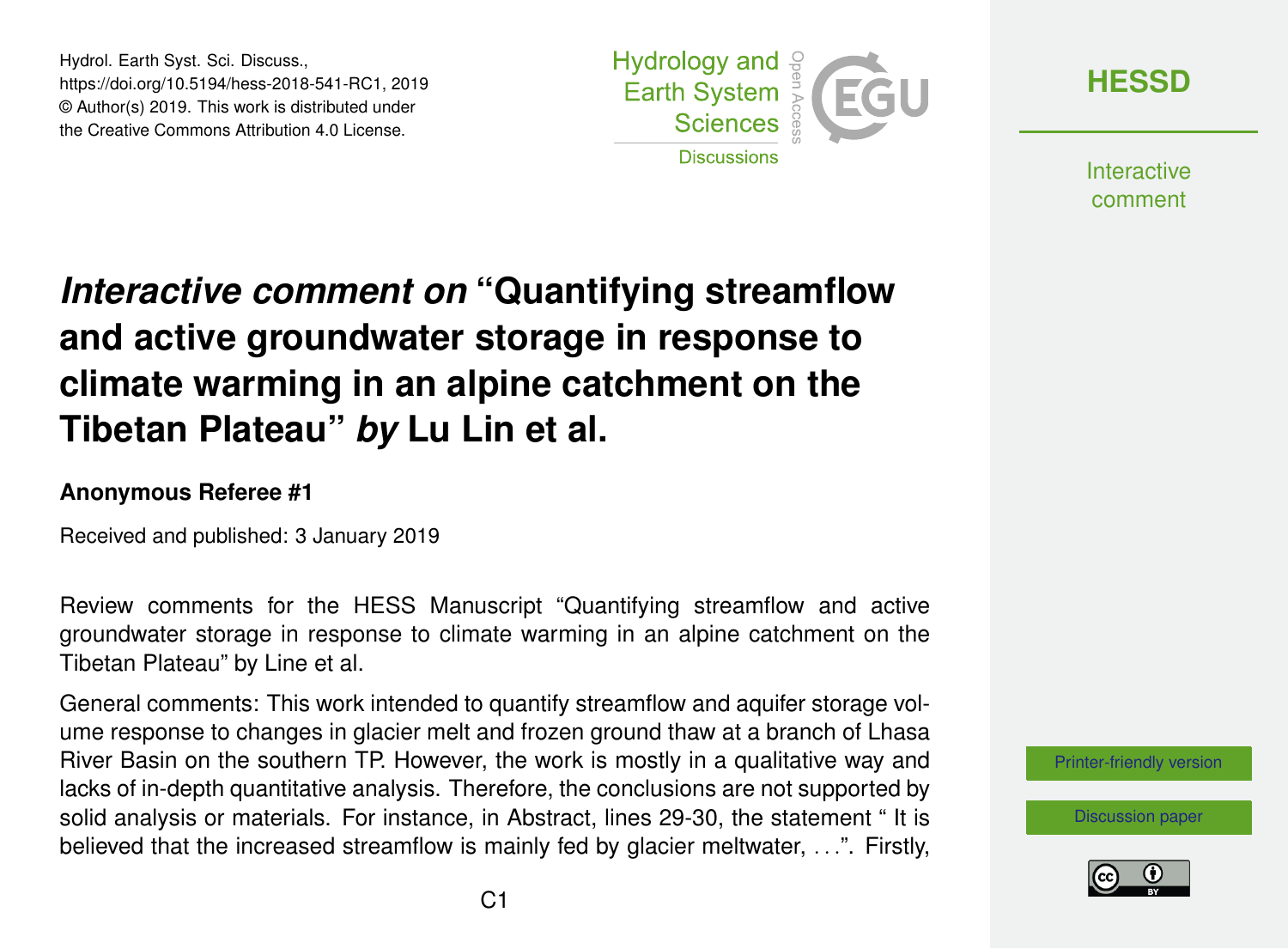there is no quantitative analysis to support this statement in the manuscript. Secondly, in research paper, every statement or conclusion must be supported by solid analysis. How can authors use words like "It is believed. . ."?

The same issues exist everywhere in the text, other examples are, the sentences in Lines 36-42 are mostly qualitative descriptions or deductions instead of solid conclusions. Sentence like "Thus, it is reasonable to attribute the increase of baseflow and the slowdown of baseflow recession process in autumn and early winter to the enlargement of groundwater storage capacity. "

Specific comments: 1. Section 2.3.2. Baseflow separation: It is not clear to me, if the baseflow separation in Fig.4b and Fig.7 are calculated by equations (6)-(7).

2. Section 3.1. Variation of annual streamflow and its components The authors conclude that the changes of air temperature may act as a primary climatic factor for streamflow increase simply based on similar increasing tendency between annual streamflow and annual air temperature, but without any further statistical analysis. I would suggest at least a correlation analysis between precipitation/temperature and streamflow at both annual and seasonal scales.

The statement ". . ., it is reasonable to attribute annual streamflow increase to the accelerated glacier retreat as the consequence of increasing annual air temperature." (Lines 286-288) is also too arbitrary and lack of more analysis to support. One quick way to check is to see if the lost of the glacier mass can support the increase of the streamfow during the study period.

"It can be further concluded that streamflow is recharged by the increased meltwater from the accelerated glacier retreat which may be partly stored in soil and aquifers in the wide and flat valley (Figure 1b), and subsequently discharge into streams as baseflow. " (Lines 300-303) These are all just deductions or hypothesis without validations.

Section 4. Conclusions

## **[HESSD](https://www.hydrol-earth-syst-sci-discuss.net/)**

**Interactive** comment

[Printer-friendly version](https://www.hydrol-earth-syst-sci-discuss.net/hess-2018-541/hess-2018-541-RC1-print.pdf)

[Discussion paper](https://www.hydrol-earth-syst-sci-discuss.net/hess-2018-541)